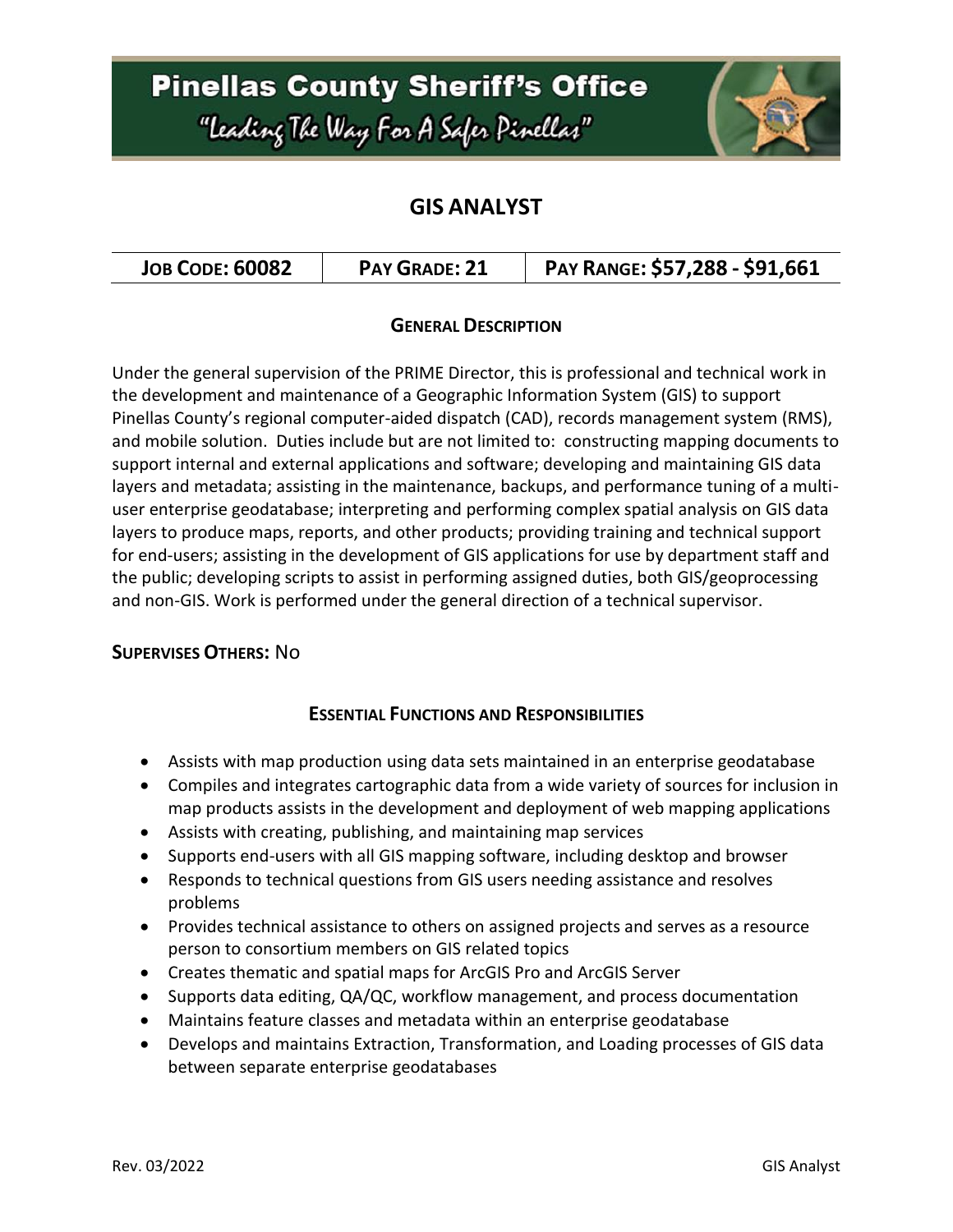### **Pinellas County Sheriff's Office** "leading The Way For A Safer Pinellar"



- Interprets and performs complex spatial analysis on GIS data layers to produce maps and reports
- Performs performance analysis on enterprise geodatabase, map services, and map documents
- Provides training and support to GIS end users in all Departments, including the Public
- Assists in Geodatabase, ArcGIS Server, Operating System, and Hardware upgrades
- Implements, maintains, and tests geodatabase backup, including documentation for backup and recovery
- Performs other related job duties as assigned.

### **QUALIFICATIONS**

- Minimum of 4-6 years of professional experience in the analysis and management of an information systems network's administrative and operations requirements for GIS system.
- Graduation from an accredited college or university with a Bachelor's Degree or equivalent combination of education and experience.
- Background in law enforcement, fire, 911, EMS, and/or government is preferred.
- Strong organizational and time management skills and the ability to perform independently in setting objectives and determining how to proceed.
- Ability to communicate effectively in writing and speaking to others to convey information effectively and as appropriate for the needs of the audience.

### **KNOWLEDGE, SKILLS, AND ABILITIES**

- Knowledge with SQL and familiarity with the fundamental principles of relational databases
- Knowledge of ArcGIS Pro, ArcSDE, Geoprocessing, GIS Map Services
- Knowledge of GIS data creation, conversion, Etl, and backup
- Knowledge of ArcGIS for Server map services creation and maintenance
- Knowledge of map production and cartography
- Knowledge of ArcSDE Administration and geodatabase design principals
- Knowledge of thematic map creation and accurate cartographic representation
- Knowledge of geoprocessing scripting, preferably python
- Ability to perform spatial analysis and create maps with ArcGIS software
- Ability to provide GIS technical support to consortium clients
- Ability to use the ArcGIS suite of products for specific project delivery
- Ability to evaluate software and tools that will facilitate efficient GIS workflows and boost productivity
- Ability to work independently and in a team environment
- Ability to accept increasing responsibility and to initiate and implement decisions